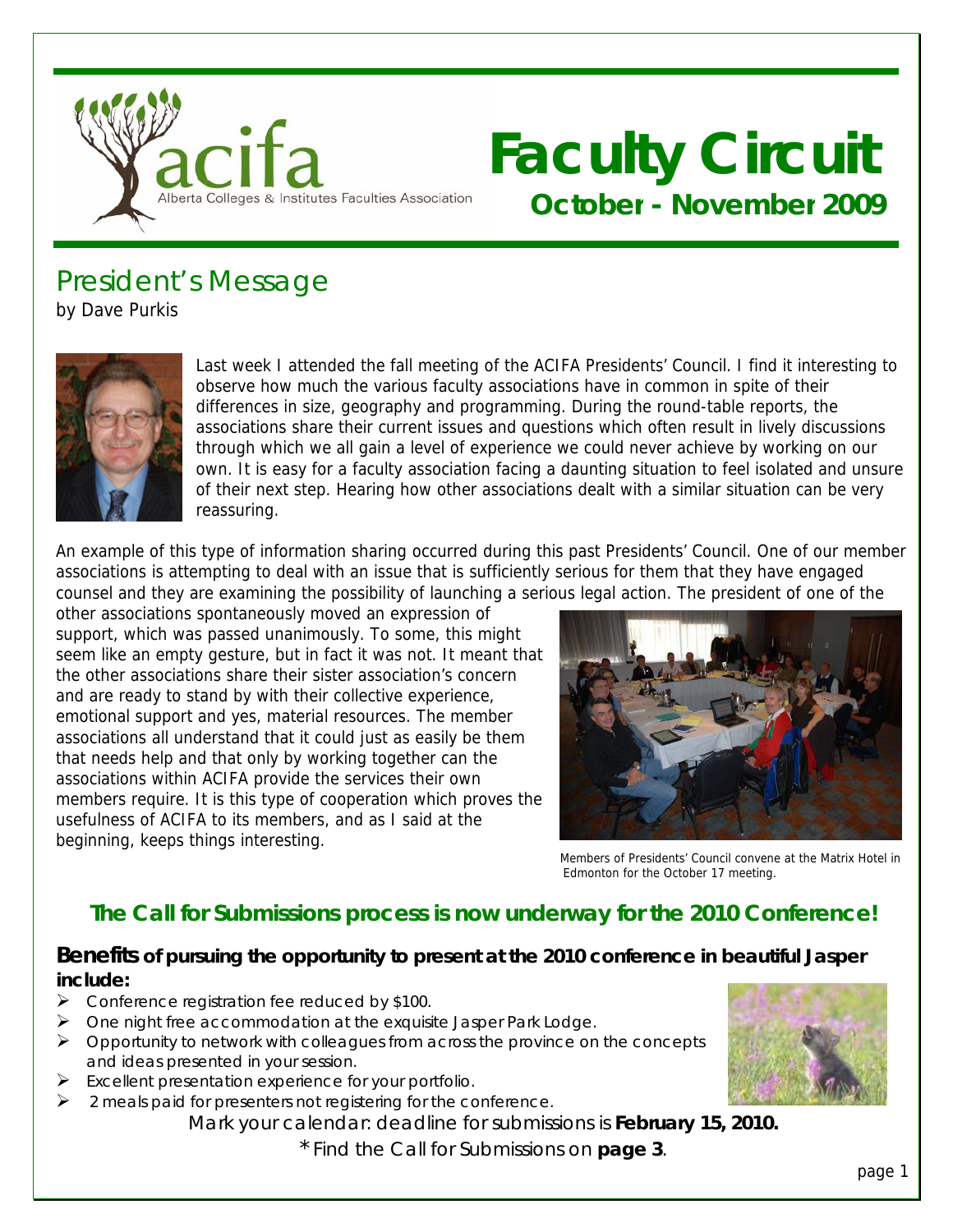### **Annual ACIFA Climate Survey** The president of this institution provides



The annual ACIFA Climate survey, distributed electronically through your faculty association office by mid-November, is a valuable tool for the tabulation and analysis of the views of academic staff members across the province concerning working conditions and attitudes within their respective institutions.

The Climate Survey asks individual academic staff members to indicate level of agreement on a scale of 1 to 5, with thirteen statements such as:

Senior administration communicates openly with faculty. Please fill out your Survey by December 18,

I have the resources I need to do my job effectively.

effective leadership.

In addition, local academic staff associations may also take the opportunity to include further questions specific to their own institutions.

The relatively high response rate from ACIFA members and the continuity from year to year of the thirteen core survey questions provide a strong foundation to assist academic staff associations in discussions with their administration regarding key areas of concern within their institutions.

A comparative, cross-institutional score chart for each of the thirteen system wide questions will be published in the ACIFA Faculty Circuit next spring.

**2009.**

# New ACIFA Executive Vice President – Doug Frattini



ACIFA would like to welcome back Doug Frattini of Grande Prairie Regional College, to ACIFA Executive Council. Doug will be taking Kazem Mashkournia's place, as Executive Vice President, as Kazem has accepted a Dean position at Grande Prairie Regional College. Doug is no stranger to ACIFA as he held the position of Vice President Records and Finance with ACIFA Executive for four years and has been a part of ACIFA Presidents' Council for six years. Doug is a chartered

accountant by profession and has been an instructor at Grande Prairie Regional College for nineteen years. Doug also has extensive involvement with Grande Prairie Regional College Academic Staff Association's Executive and has served two years as President, four years as Treasurer, and one year as Member at Large dealing with grievances. Welcome back Doug!



 Doug celebrates his return to ACIFA Executive with a spin around the dance floor with former Executive member Paul Hawthorn. This photo was taken at a recent tryout for *Dancing with the Stars*. Tragically, the duo missed making the final cut. The cut of the cut of the cut of the cut of the cut of the cut of the cut of the cut of the cut of the cu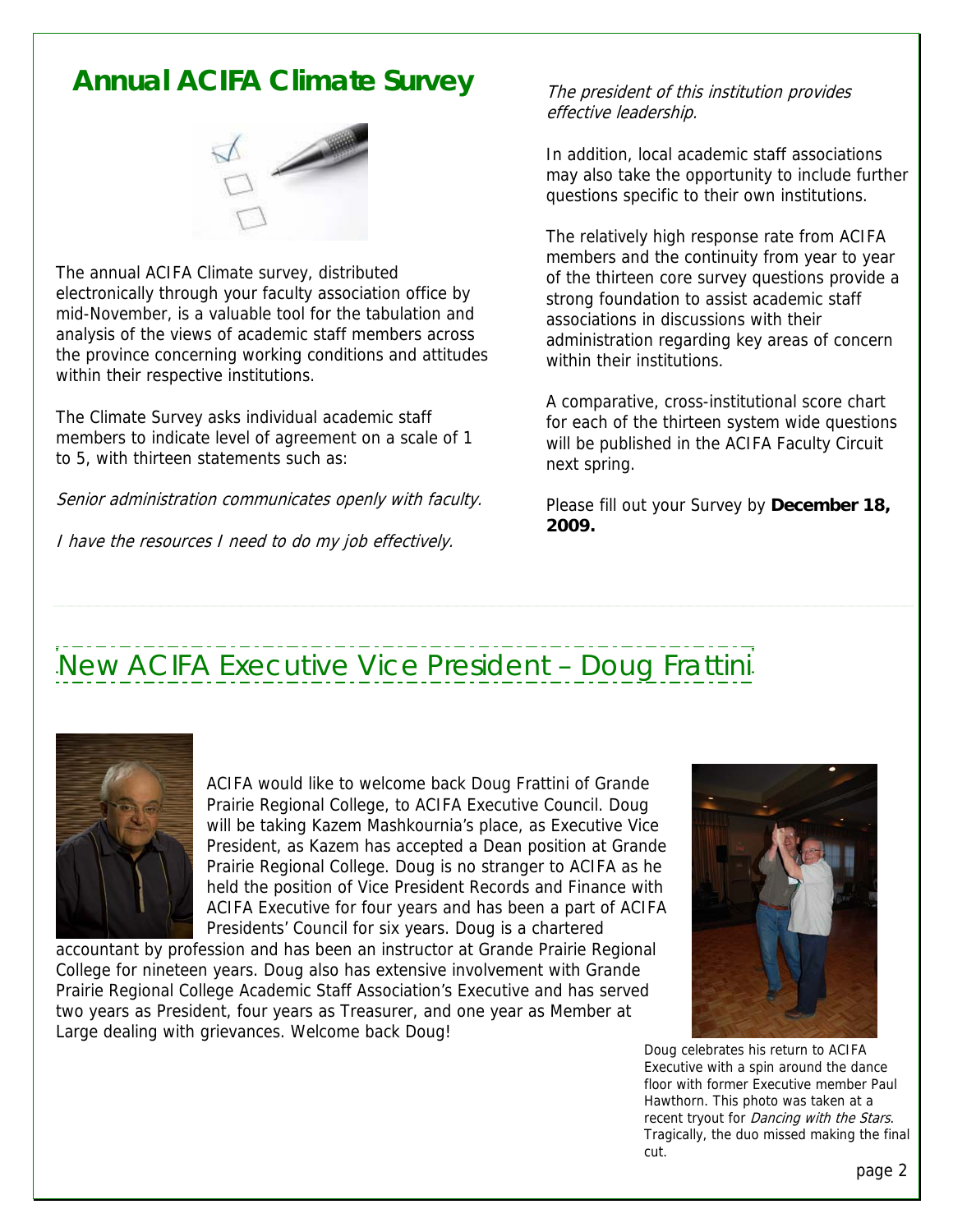

*Alberta Colleges and Institutes Faculties Association* 

# **2010 Spring Conference**

**May 16-19, 2010** 

**Jasper Park Lodge** 

*Call for Submissions* 

### **Themes:**

**Come Learn** 

- \* Creativity
- \* Motivation

\* Growth

- 
- **Go Teach**
- \* Best Practices
- \* Diversity Awareness
	- \* Technology

### **Think Green**

- \* At Home
- \* At Work
- \* Within Yourself

*Hosted by NAIT Academic Staff Association* 



\*The **Call for Submissions form** is available through your Faculty Association office and will also be on the ACIFA website [\(www.acifa.ca\)](http://www.acifa.ca/).

Please let us know (via *devlinl@acifa.ca* or 780-423-4440) if you have any questions about the conference session submission process. ACIFA 2010 takes place May 16 to 19. Concurrent sessions run on Monday, May 17 and Tuesday, May 18. page 3 and Tuesday, May 18. page 3 and Tuesday, May 18. page 3 and Tuesday, May 18. page 3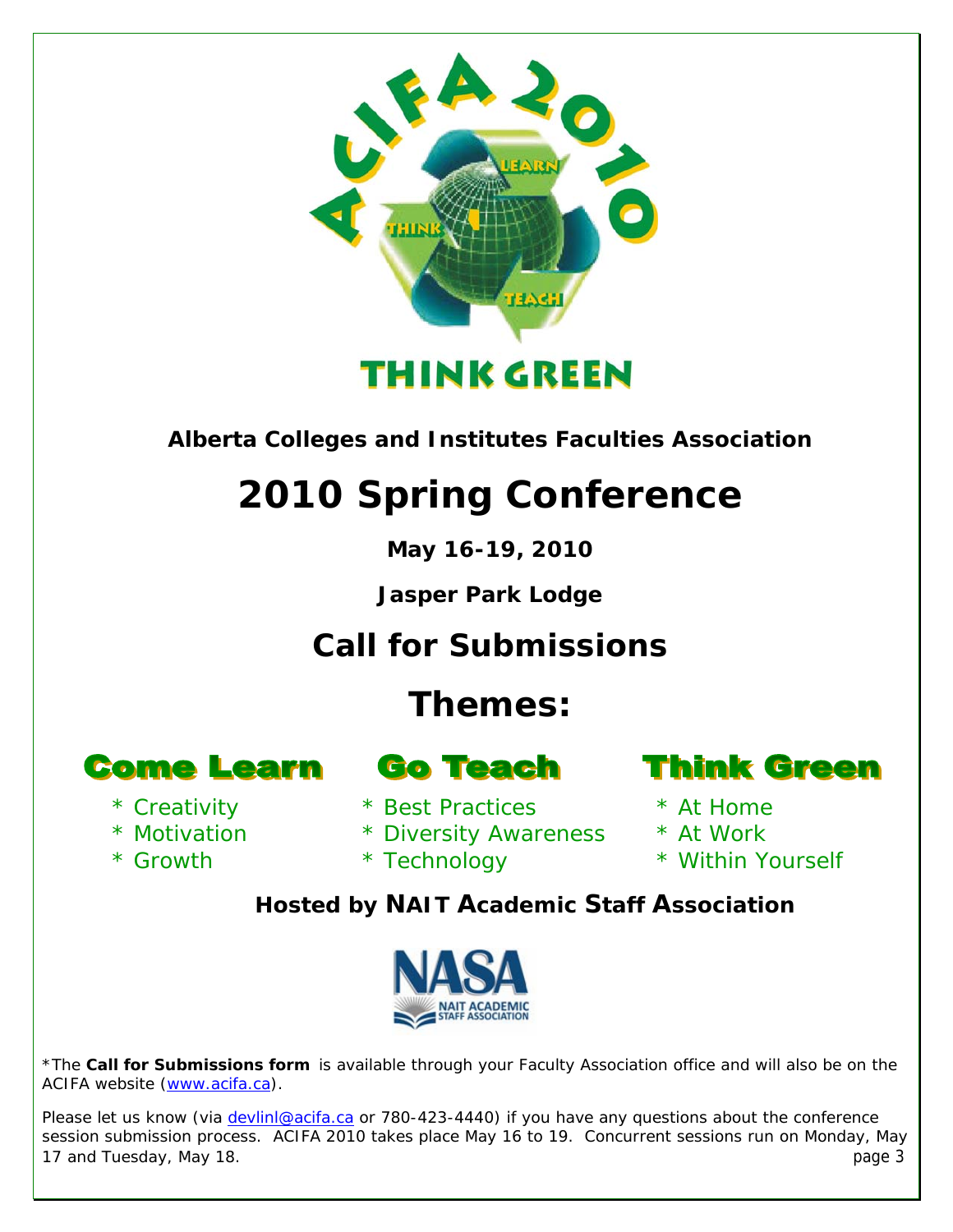



The aim of the Award for Innovation in Teaching<br>The putulation the innovation in Teaching<br>to different fields of study is to recognize and encourage the use of innovative and creative teaching methods and design which lead to improved student learning.

**appendices** This province-wide award attracts both recognition and a financial award of \$1,500 for the faculty member or team and \$500.00 for the faculty member's faculty association. Certificates of Commendation will be awarded to the three runners-up.

٦

Eligibility<br>The award is open to all ACIFA members. The **and the act of the change**<br>A The suit nomination may be for an individual or a group/team. Nominations for the award are made by colleagues with the consent of the innovator(s). Nominations must adhere to the Format for Applications below.

An innovation which has already received this award cannot be resubmitted the following year. Innovations which have been unsuccessful but have received a Certificate of Commendation are eligible for resubmission, within the context of the guidelines, the following year.

### **The Nomination Process**

Each participating ACIFA member association will conduct a nomination and selection process at the local level, in accordance with the guidelines in this document, to select a nominee to be submitted to the ACIFA Awards Committee. The ACIFA Awards Committee, established by the Professional Affairs Committee of ACIFA, will select the winner of the award from nominees put forward by each of the participating local faculty associations.

#### **Selection Criteria**

- The extent to which the innovation has had a practical outcome that improved teaching, learning, curriculum design, and/or assessment.
- **2010 Award**  Evidence of student satisfaction and learning outcomes.
- **For For Evidence that the innovation was successfully** integrated into the total learning process for the relevant course of study.
	- The potential for the innovation to be applied
	- The extent to which the innovation made effective and efficient use of resources.

## **Format for Applications: 2-3 page limit plus**

Please provide information in the following format:

- 1. Innovator/project team details: name(s), position, and college/institute
- 2. A description of the innovation
- 3. The rationale for implementing the
- 4. The outcomes of the innovation
- 5. The wider application of the innovation in post-secondary education
- 6. Names and signatures of two nominees
- 7. Any supporting documentation to be attached as appendices

### **Judging Panels: provincial and local**

Five members elected on an annual basis from and by the Professional Affairs Committee of ACIFA will select the final award winner and three runners-up from the nominees submitted by the local faculty associations.

The local faculty association judging committees are to be selected and structured by the local faculty association as they deem appropriate for their association.

### **Mutual Obligations**

The ACIFA Awards Committee will undertake to award the winner of an Innovation/Creativity Award in Teaching with:

- An announcement in the winner's local newspaper and the ACIFA newsletter
- **51,500.00 made available to the winner and** another \$500.00 to the winner's faculty association (*continued on page 5*) page 4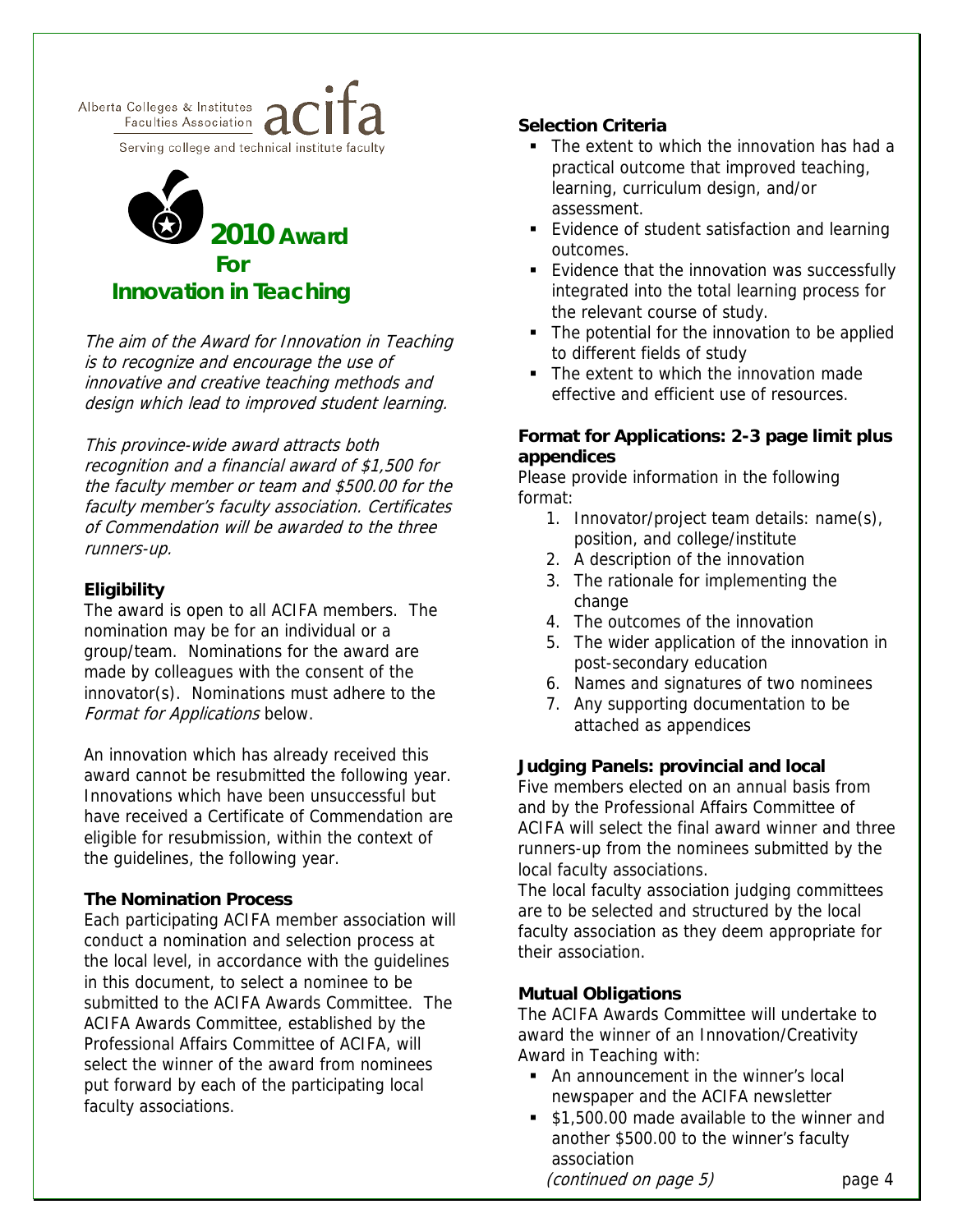- A formal presentation at the ACIFA Annual **Conference**
- Coverage of expenses for the winner to attend the ACIFA Annual Conference to receive their award.

The award winner will be expected to:

- Attend the ACIFA Annual Conference to accept the award
- Agree to submit for publication in the ACIFA newsletter a description of the innovation and its successful implementation before the end of the year in which the award was won.

#### **Application Dates**

Applications must be submitted to the faculty member's faculty association by the date set by the local faculty association.

Each association's selection process must be completed in time to submit their nominee to ACIFA by **February 26, 2010.**

The ACIFA Awards Committee will make the final decision by the third week of March to allow sufficient time to arrange for the recognition of the winner at the ACIFA Annual Conference.

The 2010 award is sponsored and administered by The Alberta Colleges and Technical Institutes Faculties Association Johnson Inc. Insurance and The Alberta Public Post-Secondary Education Trust Fund.

### home and auto insurance